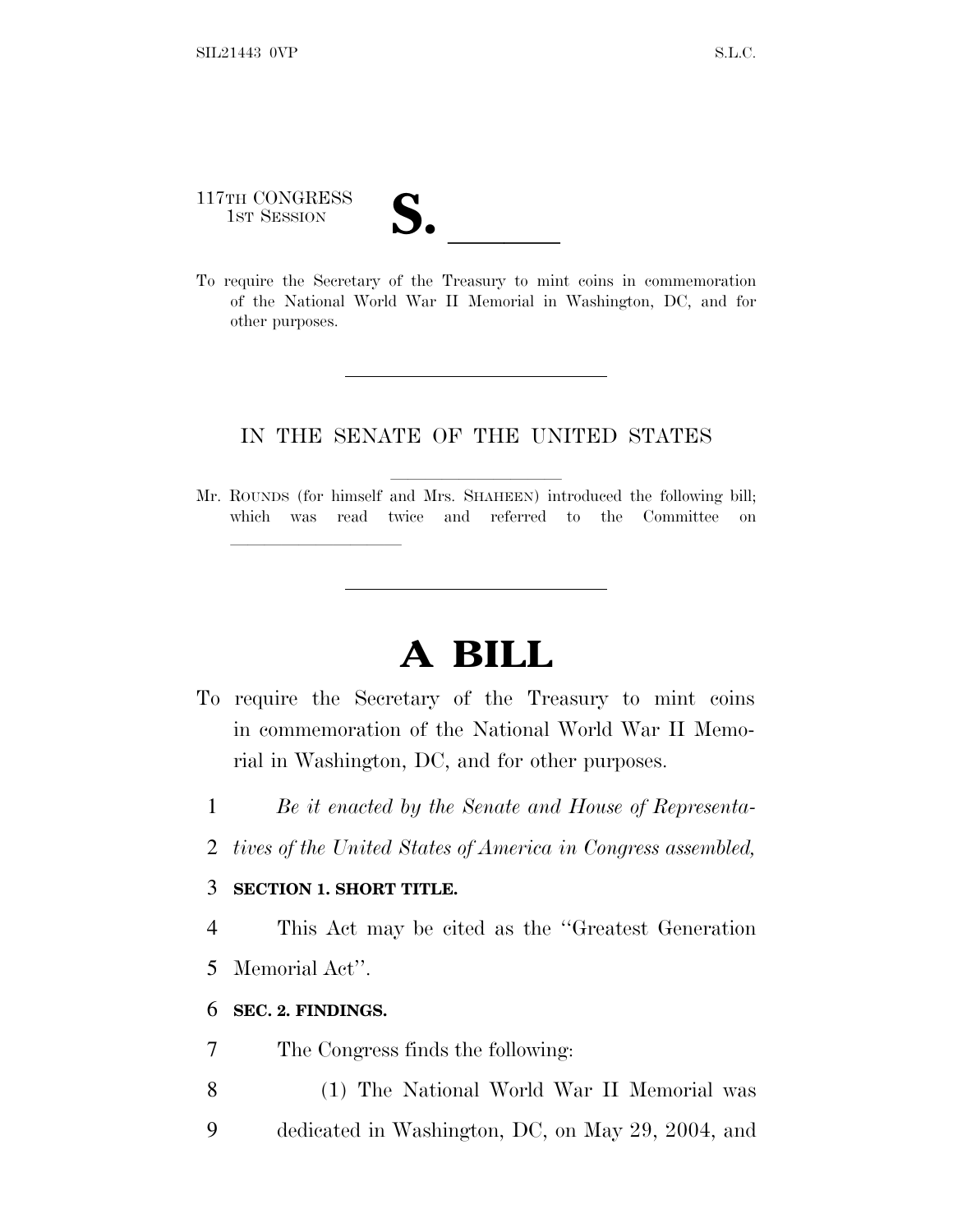is located on the east end of the Reflecting Pool on the National Mall, opposite the Lincoln Memorial and west of the Washington Monument.

 (2) The dedication of the National World War II Memorial was the culmination of a 17-year effort that started on December 10, 1987 when the World War II Memorial Act was first introduced in the House of Representatives, and was authorized by an Act of Congress signed into law on May 25, 1993. Construction began September 4, 2001, after several years of fundraising and public hearings.

 (3) Opening to the public on April 29, 2004, the World War II Memorial is the first national me- morial dedicated to all who served during World War II and acknowledges the commitment and achievement of the entire Nation.

 (4) The Memorial honors the more than 16,000,000 who served in the Armed Forces of the United States during World War II, the more than 400,000 who died, and the millions who supported 21 the war effort from home.

 (5) It is a monument to the spirit, sacrifice, and commitment of the American people to the com-mon defense of the Nation and to the broader causes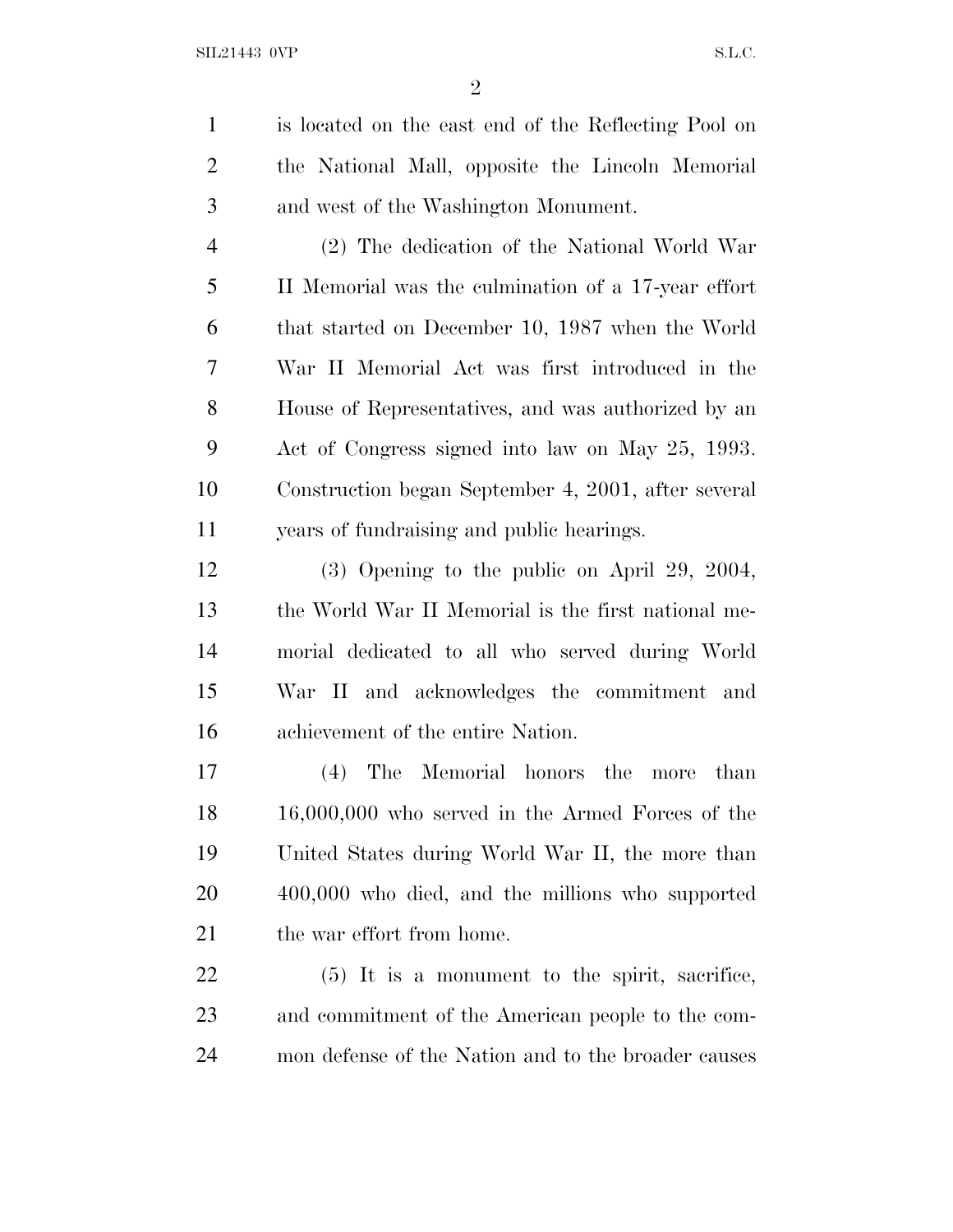of peace and freedom from tyranny throughout the world.

 (6) Today, the Memorial is a top destination for millions of annual visitors from all over the country and the world. For many young visitors, their visit to the Memorial is a first glimpse to a grateful Na- tion's remembrance of the sacrifices made by the World War II generation.

 (7) For World War II veterans, the Memorial is a special destination, a rendezvous point, and a gathering place for reunions and commemoration programs.

 (8) The Friends of the National World War II Memorial play a vital role in the preservation and maintenance of the National World War II Memorial as a treasure for the American people, while helping to facilitate key commemorative and educational pro- grams at the Memorial to pay tribute to America's ''Greatest Generation'' and their efforts to preserve 20 liberty for generations to come.

 (9) The National World War II Memorial stands as an important symbol of America's national unity, a timeless reminder of the moral strength and power that flows when free people are at once united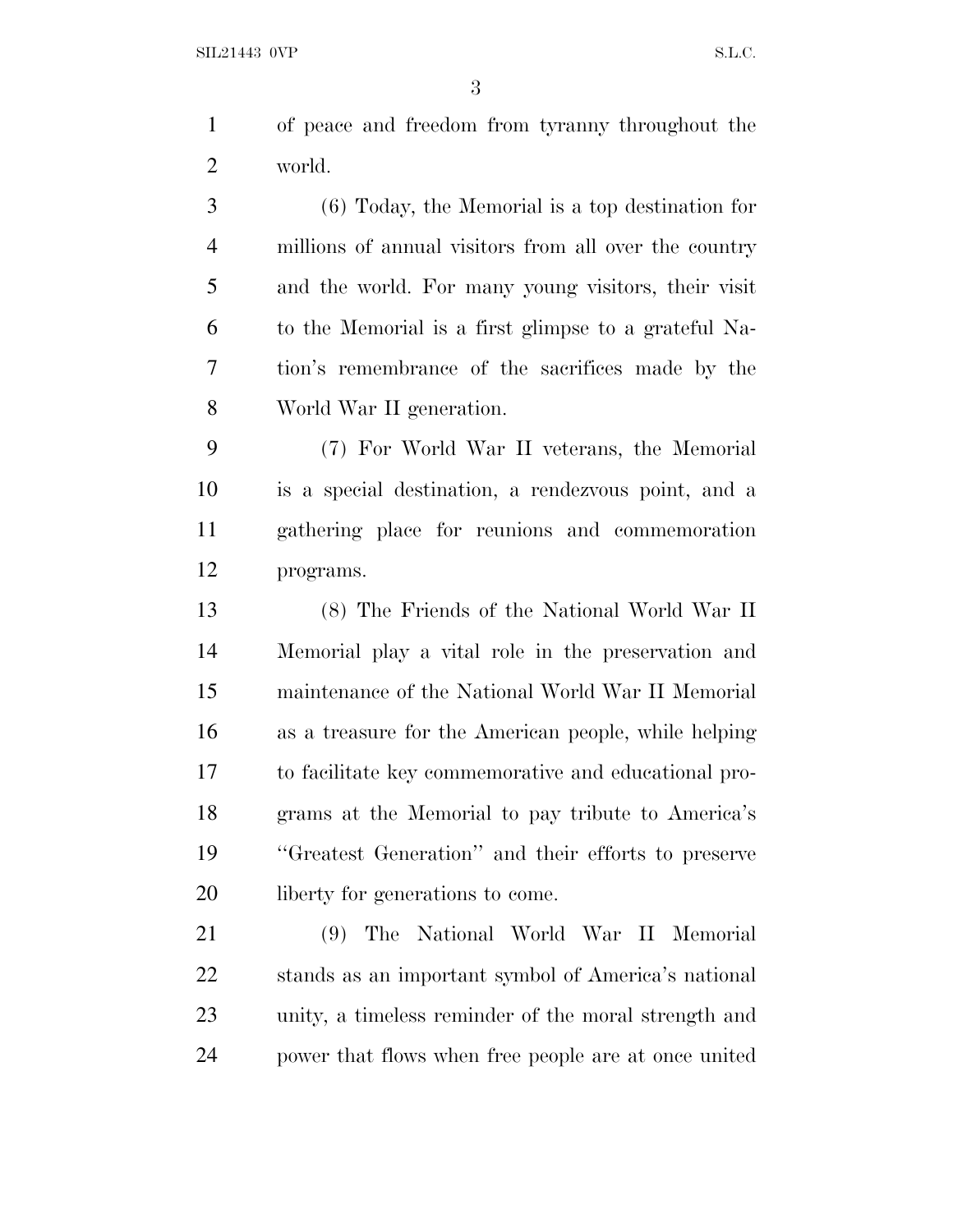| $\mathbf{1}$   | and bonded together in a common and just cause for         |
|----------------|------------------------------------------------------------|
| $\overline{2}$ | liberty.                                                   |
| 3              | SEC. 3. COIN SPECIFICATIONS.                               |
| $\overline{4}$ | (a) DENOMINATIONS.—The Secretary of the Treas-             |
| 5              | ury (hereafter in this Act referred to as the "Secretary") |
| 6              | shall mint and issue the following coin:                   |
| 7              | (1) $$5 \text{ GOLD CONS.}$ Not more than 50,000 $$5$      |
| 8              | coins, which shall—                                        |
| 9              | $(A)$ weigh $8.359$ grams;                                 |
| 10             | (B) have a diameter of 0.850 inches; and                   |
| 11             | (C) contain not less than 90 percent gold.                 |
| 12             | $(2)$ \$1 SILVER COINS.—Not more than 400,000              |
| 13             | \$1 coins, which shall—                                    |
| 14             | $(A)$ weigh 26.73 grams;                                   |
| 15             | (B) have a diameter of 1.500 inches; and                   |
| 16             | (C) contain not less than 90 percent silver.               |
| 17             | <b>(3)</b><br>HALF-DOLLAR CLAD COINS.—Not<br>more          |
| 18             | than 750,000 half-dollar coins which shall—                |
| 19             | $(A)$ weigh 11.34 grams;                                   |
| 20             | (B) have a diameter of 1.205 inches; and                   |
| 21             | (C) be minted to the specifications for half-              |
| 22             | dollar coins contained in section $5112(b)$ of title       |
| 23             | 31, United States Code.                                    |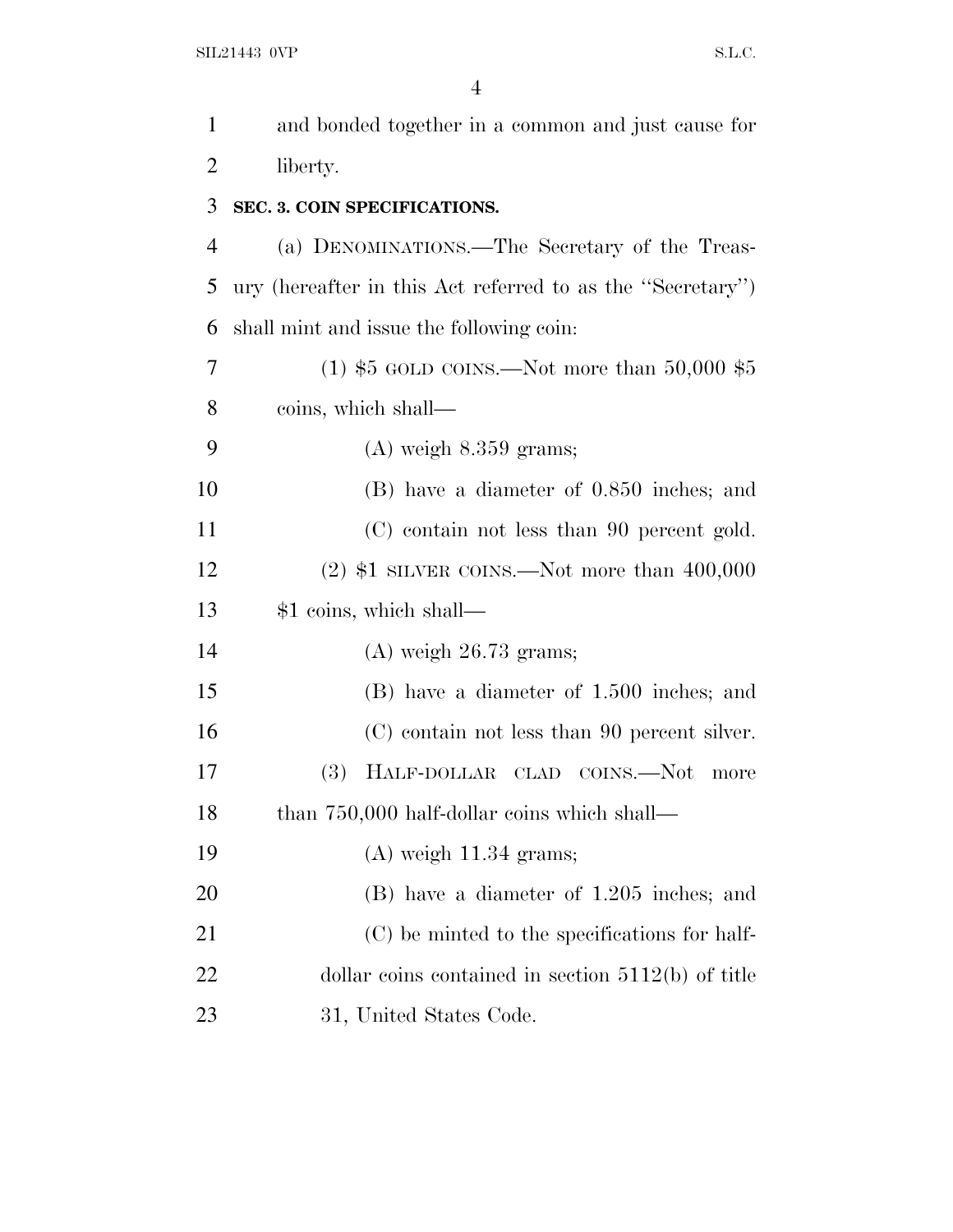(b) LEGAL TENDER.—The coins minted under this Act shall be legal tender, as provided in section 5103 of title 31, United States Code.

 (c) NUMISMATIC ITEMS.—For purposes of sections 5134 and 5136 of title 31, United States Code, all coins minted under this Act shall be considered to be numis-matic items.

#### **SEC. 4. DESIGNS OF COINS.**

(a) DESIGN REQUIREMENTS.—

 (1) IN GENERAL.—The designs of the coins minted under this Act shall be emblematic of the National World War II Memorial and the service and sacrifice of American soldiers and civilians dur-ing World War II.

 (2) DESIGNATION AND INSCRIPTIONS.—On each coin minted under this Act there shall be—

 (A) a designation of the value of the coin; (B) an inscription of the year ''2023''; and (C) inscriptions of the words ''Liberty'', 20 "In God We Trust", "United States of Amer-21 ica'', and "E Pluribus Unum".

 (b) SELECTION.—The designs for the coins minted under this Act shall be—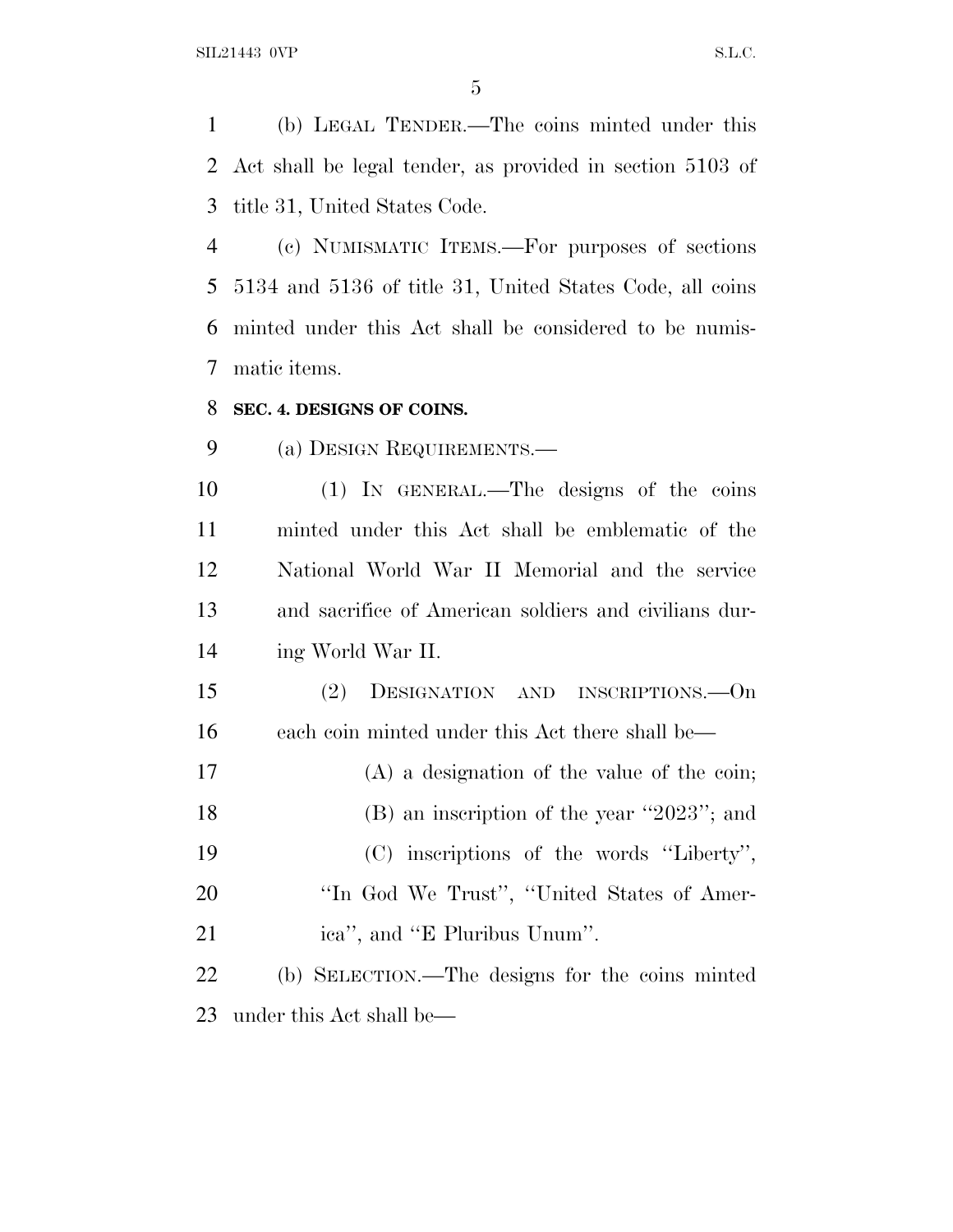(1) selected by the Secretary after consultation with the Commission of Fine Arts and the Friends of the National World War II Memorial; and

 (2) reviewed by the Citizens Coinage Advisory Committee.

## **SEC. 5. ISSUANCE OF COINS.**

 (a) QUALITY OF COINS.—Coins minted under this Act shall be issued in uncirculated and proof qualities.

 (b) PERIOD FOR ISSUANCE.—The Secretary may issue coins minted under this Act only during the 1-year period beginning on January 1, 2023.

## **SEC. 6. SALE OF COINS.**

 (a) SALE PRICE.—The coins issued under this Act shall be sold by the Secretary at a price equal to the sum of—

16 (1) the face value of the coins;

 (2) the surcharge provided in section 7(a) with respect to such coins; and

 (3) the cost of designing and issuing the coins (including labor, materials, dies, use of machinery, overhead expenses, marketing, and shipping).

 (b) BULK SALES.—The Secretary shall make bulk sales of the coins issued under this Act at a reasonable discount.

(c) PREPAID ORDERS.—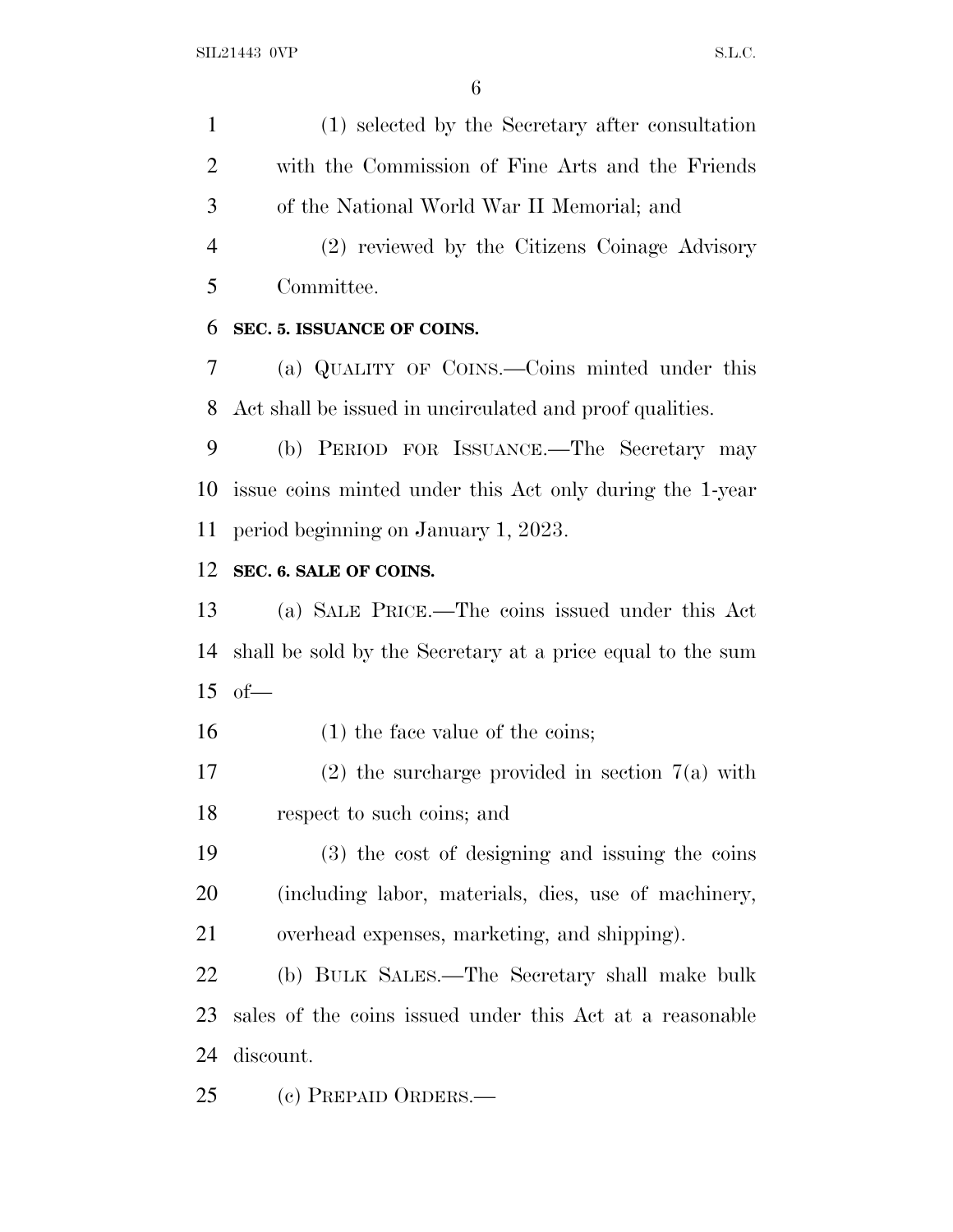| $\mathbf{1}$   | (1) IN GENERAL.—The Secretary shall accept                 |
|----------------|------------------------------------------------------------|
| $\overline{2}$ | prepaid orders for the coins minted under this Act         |
| 3              | before the issuance of such coins.                         |
| $\overline{4}$ | (2) DISCOUNT.—Sale prices with respect to pre-             |
| 5              | paid orders under paragraph (1) shall be at a rea-         |
| 6              | sonable discount.                                          |
| 7              | SEC. 7. SURCHARGES.                                        |
| 8              | (a) IN GENERAL.—All sales of coins issued under this       |
| 9              | Act shall include a surcharge of—                          |
| 10             | $(1)$ \$35 per coin for the \$5 coin;                      |
| 11             | $(2)$ \$10 per coin for the \$1 coin; and                  |
| 12             | $(3)$ \$5 per coin for the half-dollar coin.               |
| 13             | (b) DISTRIBUTION.—Subject to section $5134(f)$ of          |
| 14             | title 31, United States Code, all surcharges received by   |
| 15             | the Secretary from the sale of coins issued under this Act |
| 16             | shall be promptly paid by the Secretary to the Friends     |
| 17             | of the National World War II Memorial to support the       |
|                | 18 National Park Service in maintaining and repairing the  |
| 19             | National World War II Memorial, and for educational and    |
| 20             | commemorative programs.                                    |
| 21             | (c) AUDITS.—The Friends of the National World              |
|                | 22 War II Memorial shall be subject to the audit require-  |
| 23             | ments of section $5134(f)(2)$ of title 31, United States   |
| 24             | Code, with regard to the amounts received under sub-       |
| 25             | section (b).                                               |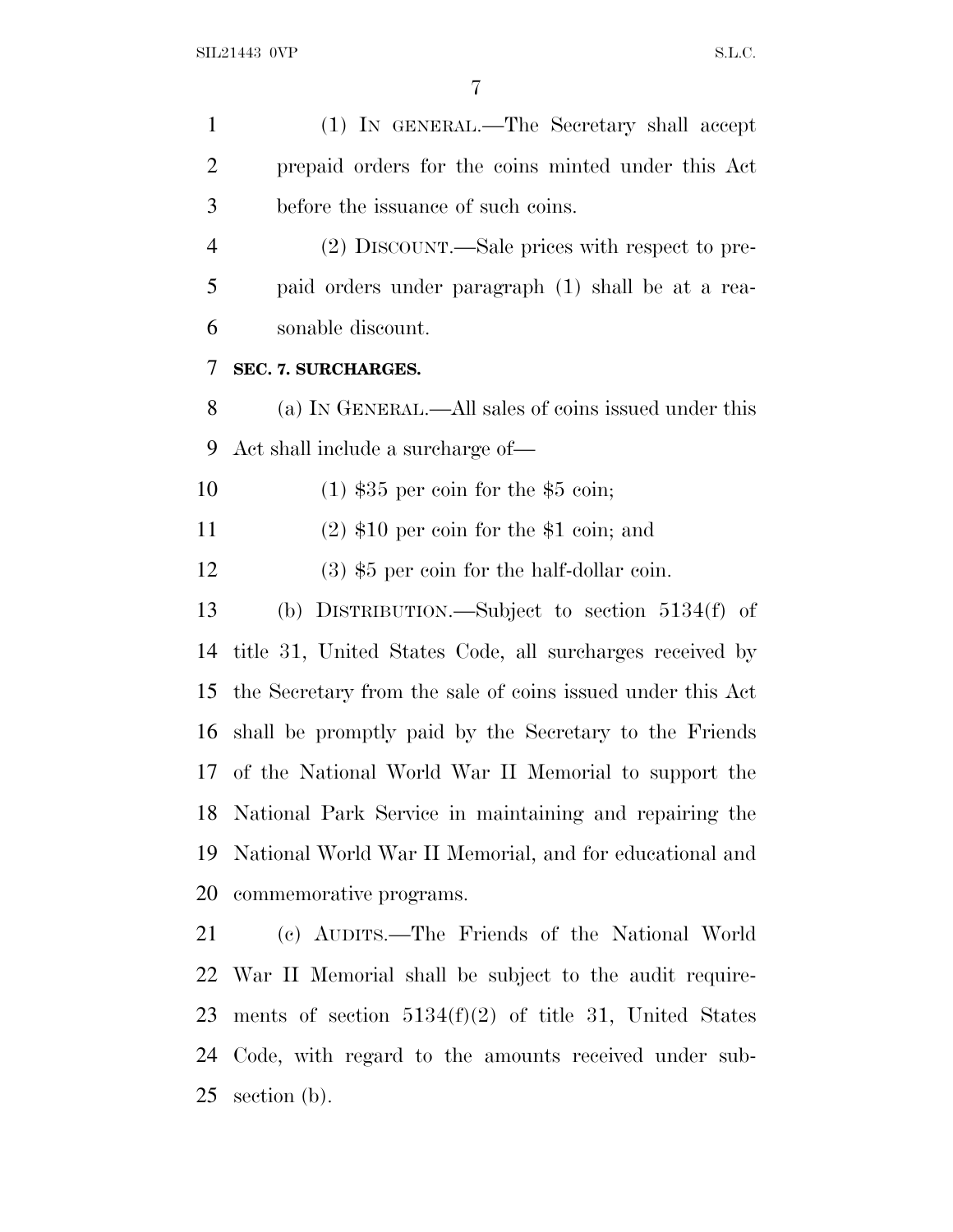SIL21443 OVP S.L.C.

 (d) LIMITATION.—Notwithstanding subsection (a), no surcharge may be included with respect to the issuance under this Act of any coin during a calendar year if, as of the time of such issuance, the issuance of such coin would result in the number of commemorative coin pro- grams issued during such year to exceed the annual 2 commemorative coin program issuance limitation under section 5112(m)(1) of title 31, United States Code (as in effect on the date of the enactment of this Act). The Sec- retary of the Treasury may issue guidance to carry out this subsection.

#### **SEC. 8. FINANCIAL ASSURANCES.**

 The Secretary shall take such actions as may be nec-essary to ensure that—

 (1) minting and issuing coins under this Act will not result in any net cost to the United States Government; and

 (2) no funds, including applicable surcharges, shall be disbursed to any recipient designated in sec- tion 7 until the total cost of designing and issuing all of the coins authorized by this Act (including labor, materials, dies, use of machinery, overhead ex- penses, marketing, and shipping) is recovered by the United States Treasury, consistent with sections